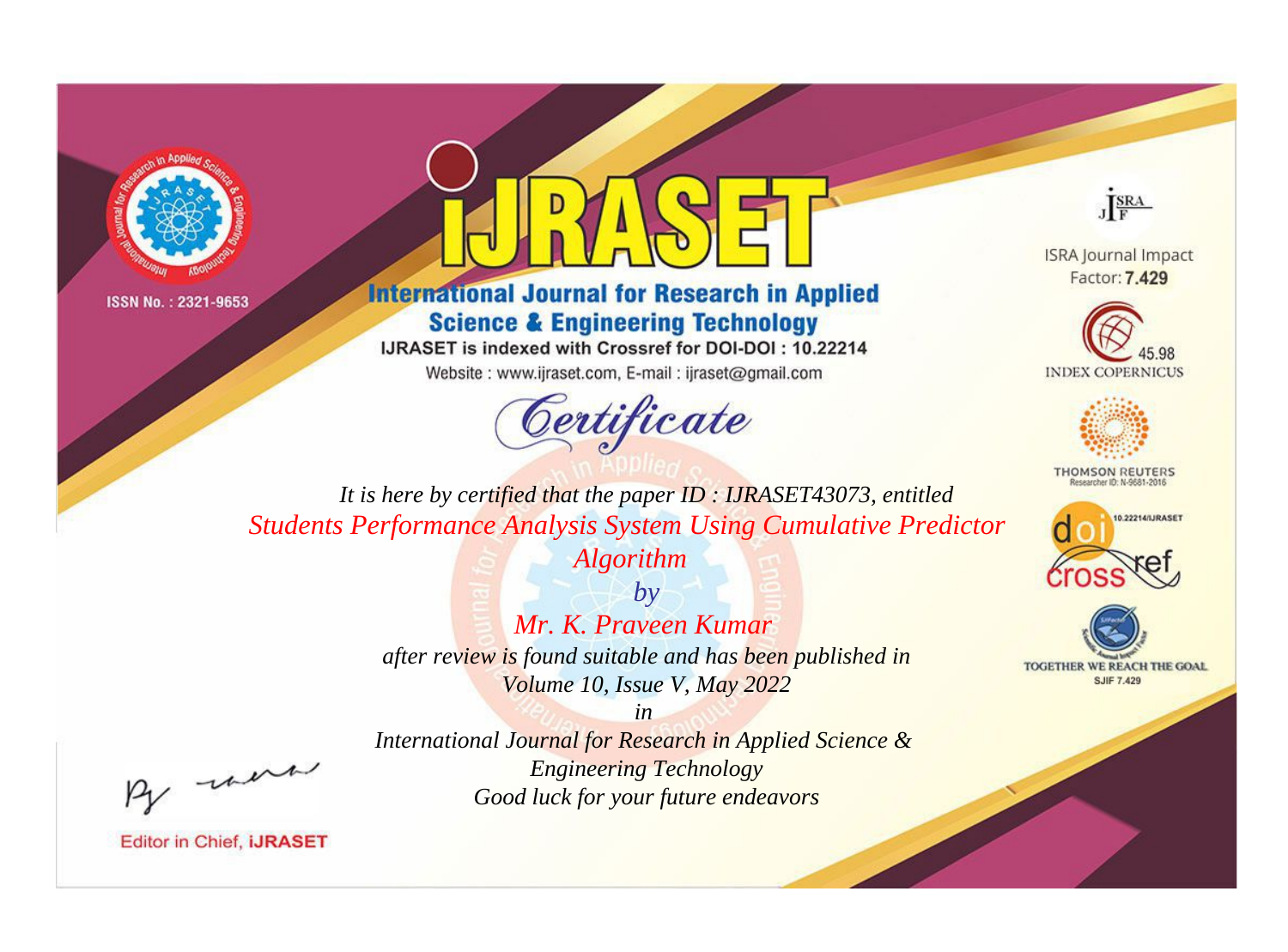



**International Journal for Research in Applied Science & Engineering Technology** 

IJRASET is indexed with Crossref for DOI-DOI: 10.22214

Website: www.ijraset.com, E-mail: ijraset@gmail.com



JERA

**ISRA Journal Impact** Factor: 7.429





**THOMSON REUTERS** 



TOGETHER WE REACH THE GOAL **SJIF 7.429** 

It is here by certified that the paper ID: IJRASET43073, entitled **Students Performance Analysis System Using Cumulative Predictor** 

**Algorithm** 

 $b\nu$ K. Sai Pranav after review is found suitable and has been published in Volume 10, Issue V, May 2022

were

International Journal for Research in Applied Science & **Engineering Technology** Good luck for your future endeavors

 $in$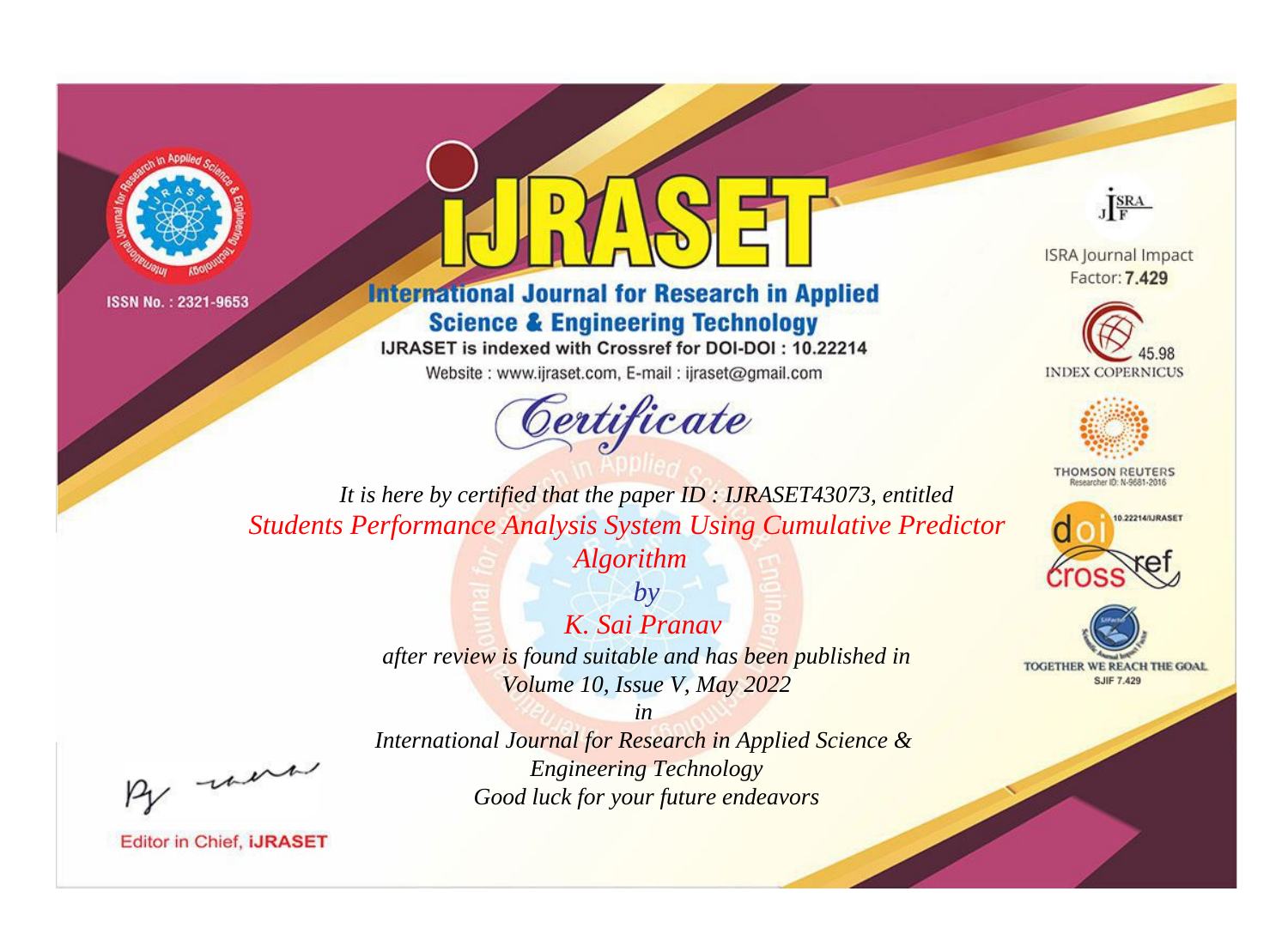



**International Journal for Research in Applied Science & Engineering Technology** 

IJRASET is indexed with Crossref for DOI-DOI: 10.22214

Website: www.ijraset.com, E-mail: ijraset@gmail.com



JERA

**ISRA Journal Impact** Factor: 7.429





**THOMSON REUTERS** 



TOGETHER WE REACH THE GOAL **SJIF 7.429** 

It is here by certified that the paper ID: IJRASET43073, entitled **Students Performance Analysis System Using Cumulative Predictor** 

**Algorithm** 

 $by$ **D** Gowtham after review is found suitable and has been published in Volume 10, Issue V, May 2022

were

International Journal for Research in Applied Science & **Engineering Technology** Good luck for your future endeavors

 $in$